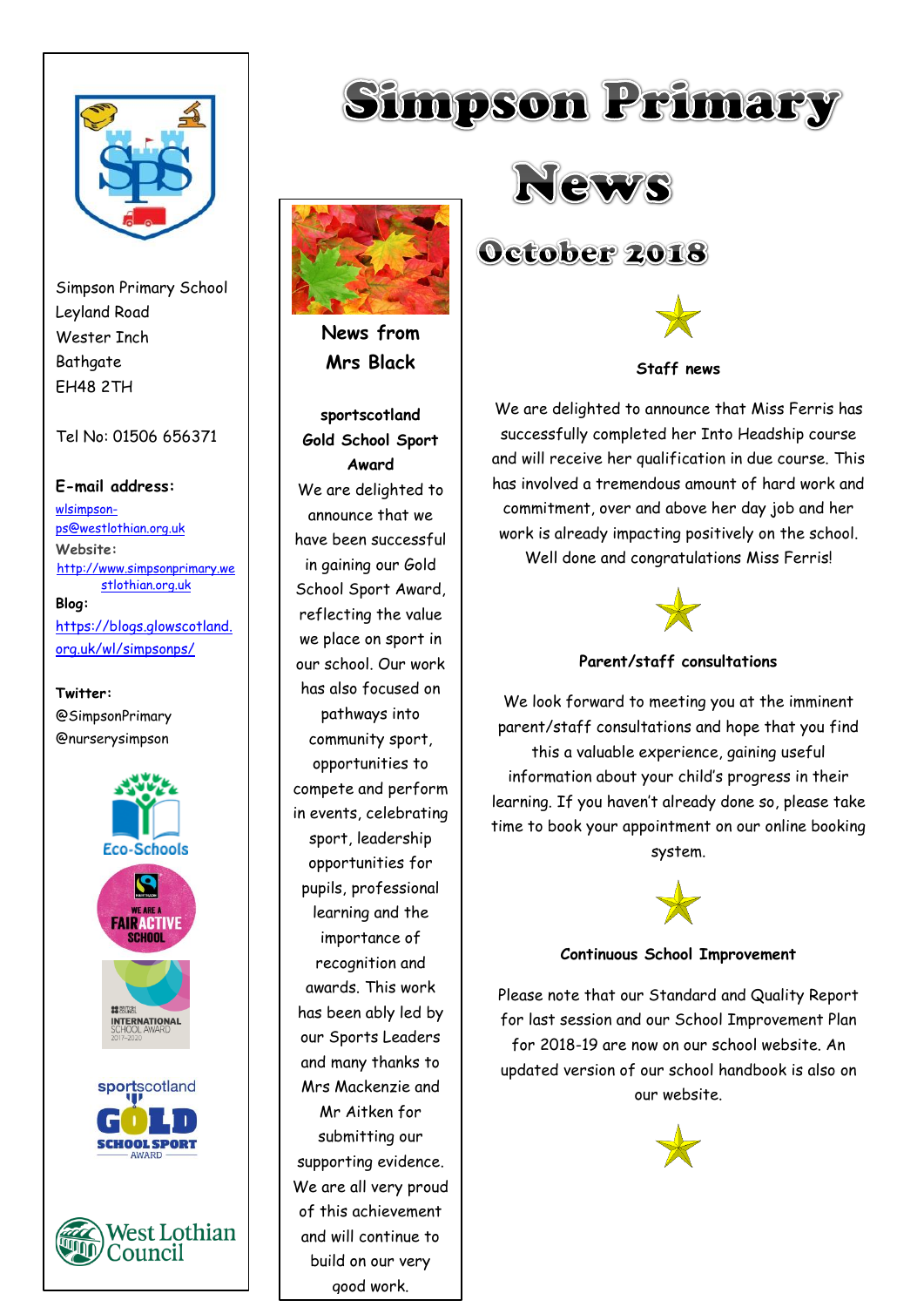

# **Scottish National Standardised Assessments**

This session, children in P1, P4 and P7 will be undertaking national assessments in reading, writing and numeracy. These will take place as follows:-

P7 - from now until 9<sup>th</sup> November 2018 P4 - between 25<sup>th</sup> February and 5<sup>th</sup> April 2019 P1 - between 23<sup>rd</sup> April and 31<sup>st</sup> May 2019

The purpose of the assessments is to add to the range of evidence that staff use to determine progress and to further inform their professional judgement when determining whether a child has achieved their age appropriate level.

The link below will enable you to access more detailed information.

# [https://standardisedassessment.gov.scot/parents](https://standardisedassessment.gov.scot/parents-and-carers/)[and-carers/](https://standardisedassessment.gov.scot/parents-and-carers/)



#### **First Minister's Reading Challenge**

We have recently registered for this year's First Minister's Reading Challenge as we continue to build a reading culture within our school. Our pupil group for this year will shortly meet to discuss ideas to take the challenge forward and build upon our success from last session. Please look out for the link to our questionnaire

arriving in your Inbox and take time to respond before October 12th.

We will continue to use our Twitter feed to highlight our in-school activities and encourage you to continue to post reading themed photos using our #SPSLovestoRead. Please look out for further developments in our Twitter campaign.

As part of our continued engagement with the FMRC we would like to establish some new community partnerships. If you feel you have any skills, experience or indeed contacts that you think may assist us with this, please get in touch.





#### **Pupil Groups**

Membership of our pupil groups is now being decided and work will begin in the various areas. Each group will provide regular updates of their progress. Our current pupil groups are as follows

Rights Respecting Schools, Eco Group (to include travel), Fairtrade/International Group, First Minister's Reading Challenge (FMRC)

Our House Captains and Pupil Leadership Group will have leadership roles within the school, supported by P7 prefects. The Pupil Leadership Group will review our school improvement plan and part of this work will involve using the new child friendly version of How Good is OUR School? We look forward to each group sharing their learning with us and taking

forward priorities in their specific areas.



#### **Guide to Managing Children's Screen Time**

There is growing concern about children being affected by overuse of consoles/devices and the impact of this upon sleep patterns, behaviour and mood.

We have placed a very good information leaflet on our school blog, produced by Internet Matters which offers information, guidance and strategies for parents to help them tackle this. Please take time to have a look.



**Flu Vaccinations**

Please remember, as previously communicated to you directly by NHS Lothian, that flu vaccinations will take place in school on Thursday  $11^{th}$  October. If you haven't already returned the consent form for your child, you still have time to do so.

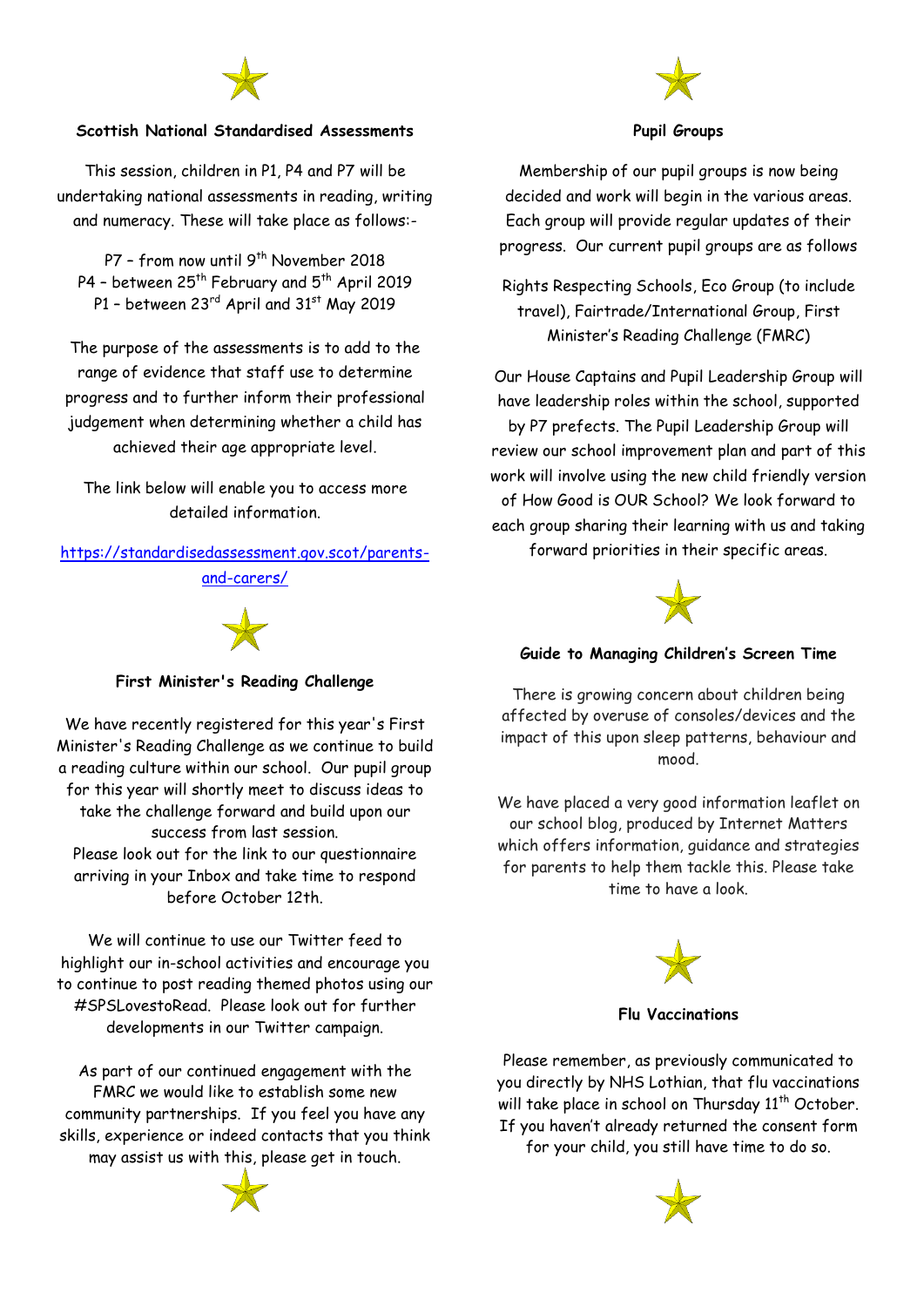#### **Students**

We will be welcoming a range of students into our classes again this session, to provide an essential workplace experience and to support future professionals within education. Our students will range from senior secondary school pupils who require a week's work experience, to students from college and university undertaking courses in early learning and childcare, pupil support and teaching. Our children are always eager to welcome a new face into their classes and we hope to offer a quality experience which will be mutually beneficial and impact positively on all involved.



**Fundraising**

# **Macmillan Coffee Morning**

We were delighted with the tremendous sum of £1045.04 raised at our recent Macmillan Coffee Morning. The P6s did a wonderful job of organising this event and we had great support from the school community. Thanks very much to everyone who supported this very worthy cause.



# **STV Children's Appeal**

We will be supporting the STV Children's Appeal this year, instead of Children In Need, as we have a pupil who is actively and publicly involved in this fundraising appeal. We would like to support this pupil and further information will be shared when details are finalised. We still remain strong supporters of Children In Need and are happy for children to come dressed up on the day. We will not be asking for Children In Need donations however, as this will not be the focus of our fundraising for this year.





#### **Remembrance Day**

Poppies will be on sale in school leading up to Remembrance Day should your child wish to buy one for a small donation.



**General Information / Regular Reminders**

# **Traffic Issues**

As we continue to have issues with traffic in the school vicinity, please ensure that, if you must drive, you do so sensibly, courteously and with caution, to avoid any potential accident that may cause harm, particularly to a child.

**Please also be reminded that the school car park is not a drop off/pick up zone and that clear signage is in place indicating this.**



**Online payments - iPayimpact**

West Lothian Council has introduced a more convenient way to order and pay for school meals, using a secure internet service called iPayimpact.

You can order your child's meal for the day/week for up to 6 weeks online and pay your meal and milk accounts directly, instead of sending cash to school in your child's pockets.

All parents/carers have had specific details about this system and I hope you will support us in working toward our goal to become a cashless school.



#### **Healthcare and Medicines in School**

If your child requires medicine in school or has any other healthcare need, please let us know so that we can issue the appropriate request forms for completion and ensure your child's needs are met. No medicines are permitted to be administered in school without these. Prescribed medicines should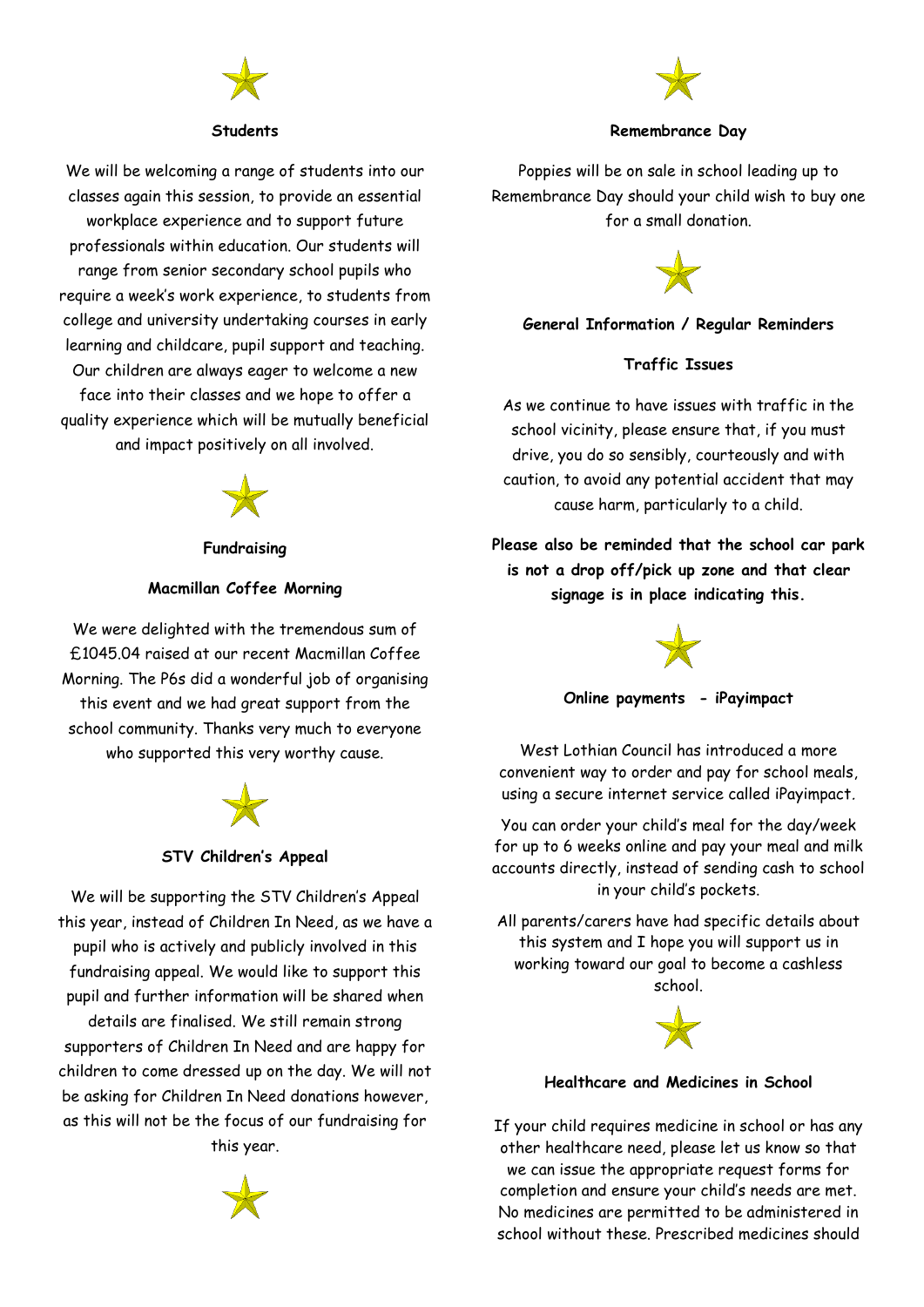be provided in the original packaging from the GP with the prescription label showing the child's name and expiry date. Medicines should not be brought into school by children. Full guidance and copies of the request forms can be viewed at: https://www.westlothian.gov.uk/article/8865/Indivi dual-Health-Care-Plans-and-Forms



#### **Uniform**

Please be reminded of school uniform requirements.

Navy trousers/skirts with sky blue shirts/polo shirts and navy sweatshirts/jumpers /cardigans (with or without the school logo).

Footwear should be black or navy.

The school uniform for class photographs and formal events (when children are representing the school) will be navy trousers/skirts, sky blue shirt and school tie.

Compliance with these requirements will be much appreciated, so that we can ensure high standards in our school dress. Thank you.



# **Keeping Ourselves Healthy**

Part of our health and wellbeing programme teaches children to maintain practices consistent with good hygiene, in order to prevent the spread of germs eg blowing noses, covering our mouths when coughing and washing hands regularly. We would welcome your continued support to encourage your child to follow these hygienic routines, particularly as we head towards the winter months.

**Please note that if your child is suffering from sickness and/or diarrhoea they must be absent from school for at least 48 hours after their symptoms have cleared.**

We would be grateful if you could also check your child's hair regularly, to avoid an outbreak of head lice, as part of maintaining your child's good health. More information relating to children's health can be accessed through this link

# **<http://kidshealth.org/>**



# **Allergies**

We have a number of children in our school who have a severe nut allergy and require enhanced supervision at key points during the school/nursery day. In order to keep our school a nut free school, we would be grateful if you would ensure that your **child does not bring any snacks/ packed lunches containing nuts or nut products**. If your child has

been asked to bring "junk" into school by their teacher, please ensure that the boxes/containers do not have any nut products in the ingredient list. Your support with this would be much appreciated.

Thank you.



**Absence / Latecoming**

Please be reminded to contact school by 9.30am at the latest, should your child require to be absent from school. Parents/carers must provide a specific reason for absence. This practice needs to be repeated each day that your child is absent. We will follow up any unreported absence and should we fail to be able to contact parents/carers, information will be passed to appropriate authorities who will then pursue the reasons for absence.



**Personal Data**

Please advise the school office, as soon as possible, of any changes to home/ mobile telephone numbers, address or other personal details. This will ensure that our records are up to date at all times.